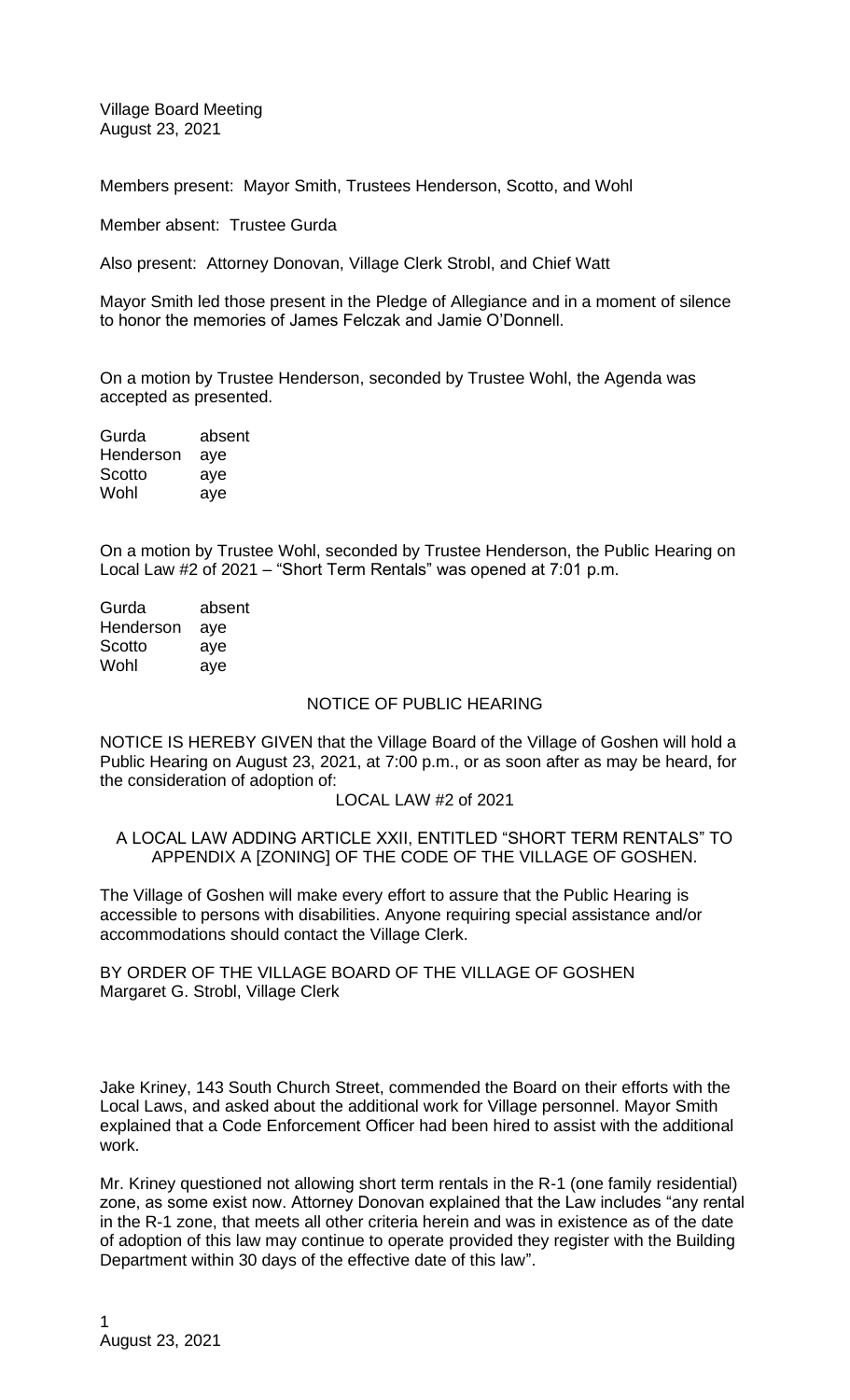Emily Collado, 53 Spring Street, said that she is very knowledgeable regarding Airbnb's and that they would be very valuable in drawing people to Goshen. She spoke of the concept as a "more friendly way to travel".

Trish Sherlock, 103 Murray Avenue, thanked the Village Board for their work on the Local Law.

Attorney Donovan explained that this will be a work-in-progress.

Mayor Smith thanked the Village Planner and the Planning Board for their work on the Local Law.

On a motion by Trustee Henderson, seconded by Trustee Scotto, the Public Hearing on Local Law #2 of 2021 was closed at 7:21 p.m.

| Gurda     | absent |
|-----------|--------|
| Henderson | aye    |
| Scotto    | aye    |
| Wohl      | aye    |
|           |        |

On a motion by Trustee Wohl, seconded by Trustee Henderson, the Public Hearing on Local Law #3 of 2021 – Bed and Breakfasts, was opened at 7:22 p.m.

| Gurda     | absent |
|-----------|--------|
| Henderson | aye    |
| Scotto    | aye    |
| Wohl      | aye    |
|           |        |

## NOTICE OF PUBLIC HEARING

NOTICE IS HEREBY GIVEN that the Village Board of the Village of Goshen will hold a Public Hearing on August 23, 2021, at 7:00 p.m., or as soon after as may be heard, for the consideration of adoption of:

### LOCAL LAW #3 of 2021

## A LOCAL LAW TO PERMIT BED AND BREAKFAST ACCOMMODATIONS IN THE VILLAGE OF GOSHEN.

The Village of Goshen will make every effort to assure that the Public Hearing is accessible to persons with disabilities. Anyone requiring special assistance and/or accommodations should contact the Village Clerk.

BY ORDER OF THE VILLAGE BOARD OF THE VILLAGE OF GOSHEN Margaret G. Strobl, Village Clerk

No comments were received from the public.

On a motion by Trustee Wohl, seconded by Trustee Henderson, the Public Hearing on Local Law #3 of 2021 was closed at 7:23.

| Gurda     | absent |
|-----------|--------|
| Henderson | aye    |
| Scotto    | aye    |
| Wohl      | aye    |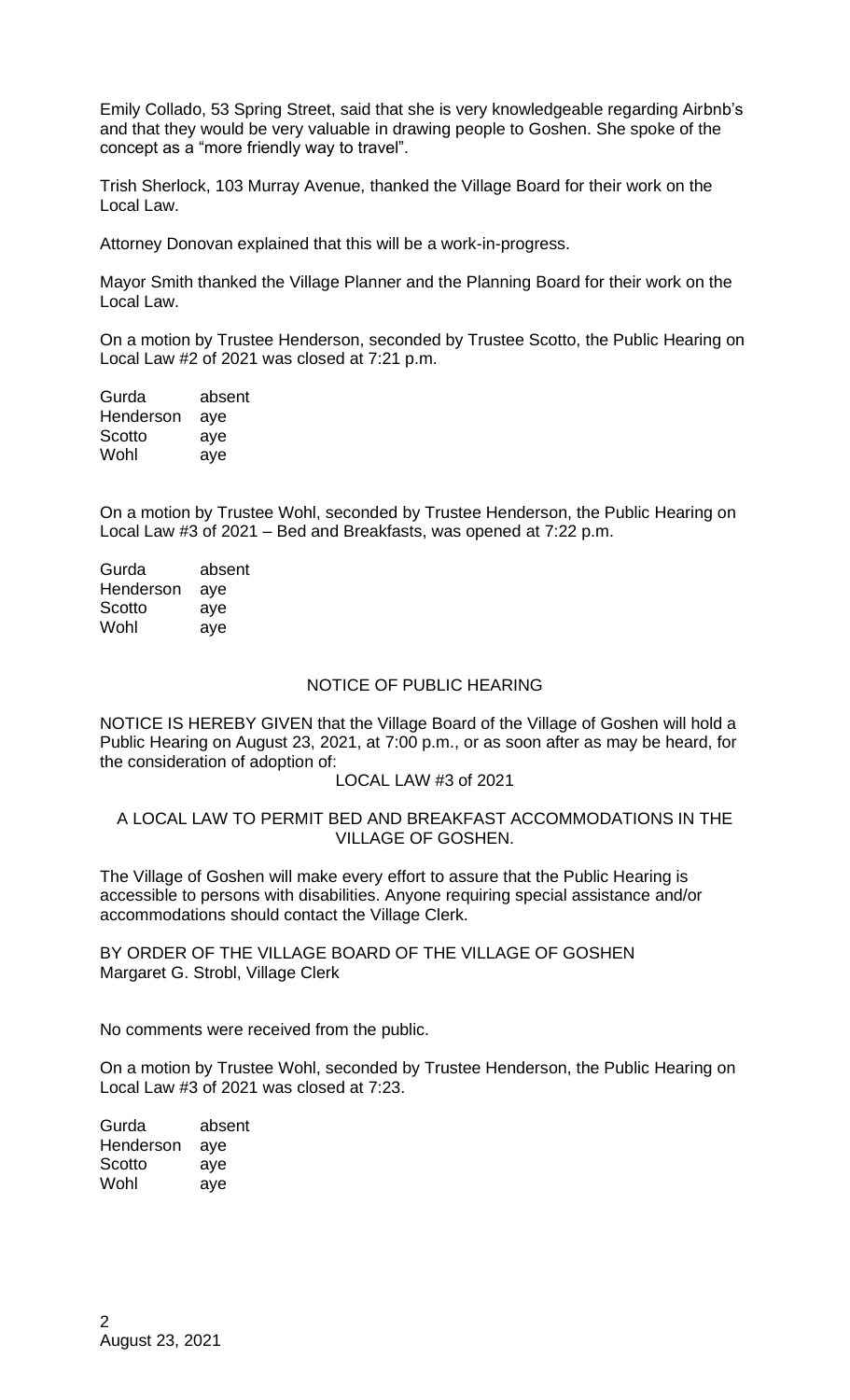On a motion by Trustee Henderson, seconded by Trustee Scotto, the Public Hearing on Local Law #4 of 2021 – Marihuana Regulation and Taxation Act was opened at 7:24 p.m.

Gurda absent Henderson aye Scotto ave Wohl aye

# NOTICE OF PUBLIC HEARING

NOTICE IS HEREBY GIVEN that the Village Board of the Village of Goshen will hold a Public Hearing on August 23, 2021, at 7:00 p.m., or as soon after as may be heard, for the consideration of adoption of:

## LOCAL LAW #4 of 2021

A Local Law adopted pursuant to Cannabis Law § 131 opting out of licensing and establishing retail cannabis dispensaries and on-site cannabis consumption establishments within the Village of Goshen.

The Village of Goshen will make every effort to assure that the Public Hearing is accessible to persons with disabilities. Anyone requiring special assistance and/or accommodations should contact the Village Clerk.

BY ORDER OF THE VILLAGE BOARD OF THE VILLAGE OF GOSHEN Margaret G. Strobl, Village Clerk

The Board received the following written comments on August 20, 2021:

As a village planning board member, parks commissioner and caregiver to a former cancer patient, I strongly recommend the village board allow cannabis retail dispensaries within the village of Goshen, while at the same time opting out of public consumption facilities within our borders. I believe this to be a good "middle ground" on the matter and has the potential to provide benefits to residents.

When the State of New York passed the Marijuana Regulation and Taxation Act (MRTA), the state's long standing prohibition on marijuana use came to an end. Understandably many New Yorkers will be hesitant to suddenly allow retail establishments dispensing marijuana within their towns and villages. I imagine a similar feeling prevailed when the prohibition of alcohol came to an end, and communities feared that new bars and liquor stores would have a negative impact on their neighborhoods and property. But today we understand these businesses are part of the community. A retail dispensary would be no different.

For someone who wants to utilize marijuana medicinally, going to a retail dispensary would be like going to the pharmacy. For those who choose to use marijuana recreationally, a dispensary would nearly be identical in function to a liquor store. Obviously, we have both pharmacies and liquor stores within the village right now, and we hope that adults use them responsibly.

Retail dispensaries also might provide economic benefit. It is my understanding that municipalities that opt-in will receive three percent of the tax from adult-use recreational sales (4% local share of the state's excise tax, with 1% going to the county, 3% to the municipality). If this is true, this would provide much-needed financial relief to the village. We also have a brand-new shopping center on Matthew Street that is still looking for tenants. A dispensary seems like it would be a good fit in that location. If the village "opts-in" for retail establishments, I believe we can also adopt reasonable zoning restrictions for dispensaries, so they might be allowed only in certain conditions or locations.

While there is potential for economic benefit, I would not recommend acting solely for financial reasons. But as someone who was a caregiver to a cancer patient prior to the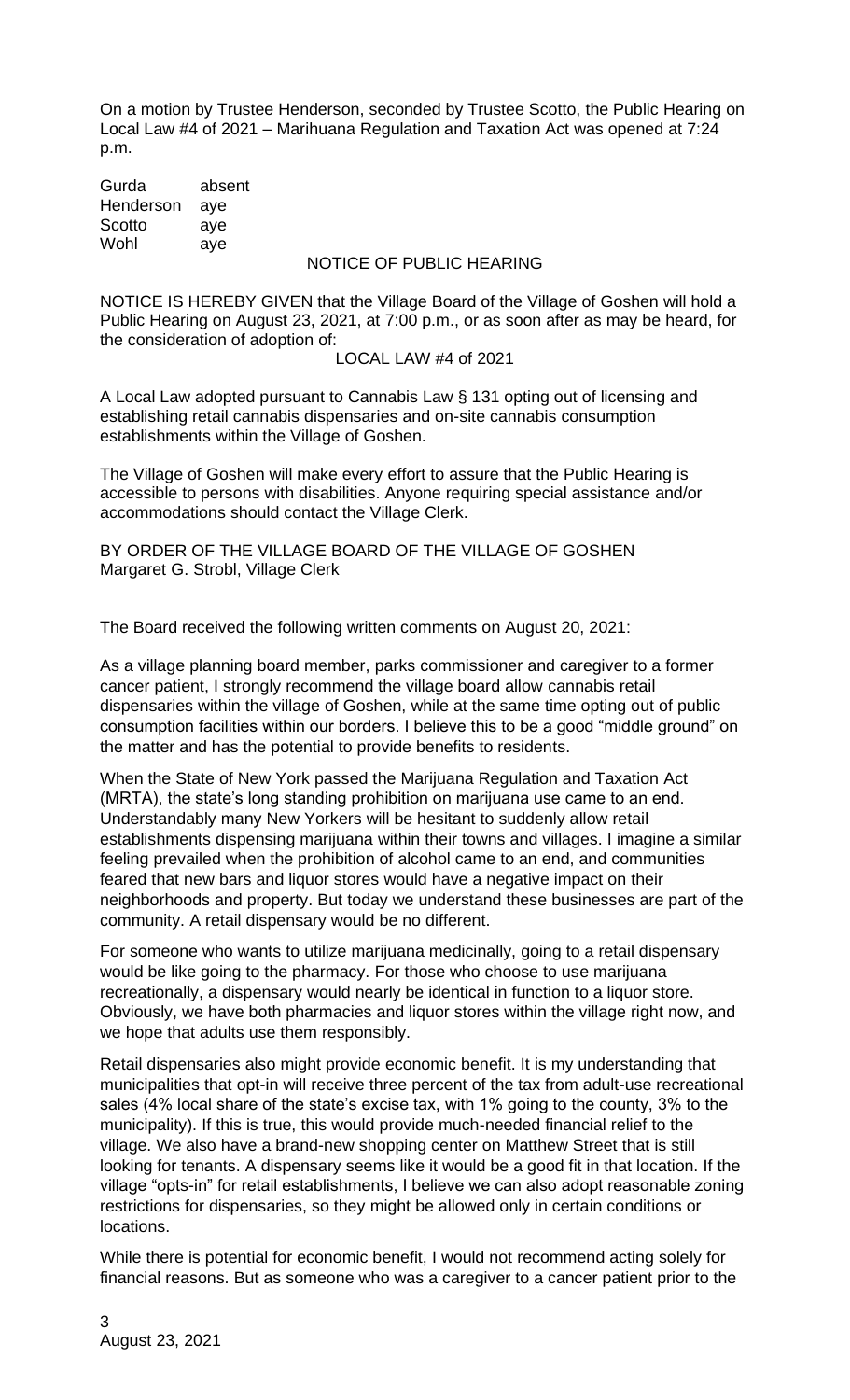legalization of marijuana, I do see the additional benefit of having the ability to obtain marijuana legally and safely for medicinal purposes within the village.

While I do not support on-site public consumption facilities, I believe the benefits outweigh the risks of allowing retail dispensaries.

Respectfully submitted,

Salvatore J. LaBruna

No comments were received from those in attendance.

Mayor Smith called for comments from the Board.

Trustee Wohl stated that it may be a little premature to be opting out, but that he was aware of time deadlines. He also remarked that there was not enough guidance from the State.

Mayor Smith said that opting out may not be the final answer but that it at least gives more options as it is not a good idea at this time.

Trustee Henderson advised a "wait and see" approach, and Trustee Scotto said that they should go conservative on this.

On a motion by Trustee Henderson, seconded by Trustee Scotto, the Public Hearing was closed at 7:27 p.m.

| Gurda     | absent |
|-----------|--------|
| Henderson | aye    |
| Scotto    | aye    |
| Wohl      | aye    |

#### **Minutes**

On a motion by Trustee Henderson, seconded by Trustee Scotto, the Minutes of the August 9, 2021 Village Board Meeting were accepted as submitted.

| Gurda     | absent |
|-----------|--------|
| Henderson | aye    |
| Scotto    | aye    |
| Wohl      | aye    |
|           |        |

### **Communications**

Mayor Smith read a letter from Marcello A. Cirigliano, Esq., requesting consideration for appointment to the open position of Prosecutor for the Village of Goshen Court.

The Board reviewed a letter from Umbra Stages, with a cover from Orange County Tourism, requesting to film in Goshen for two days in September. Nora Martinez, Film Specialist with Orange County Tourism, was present to outline plans for the filming.

Following discussion, Trustee Wohl moved the following, which was seconded by Trustee Scotto: Provisional approval is granted for the request, pending compliance with the "Rules for Filming in the Village of Goshen NY", dated February, 2017, and the final sign-off of the Village Board.

Gurda absent Henderson aye Scotto aye Wohl aye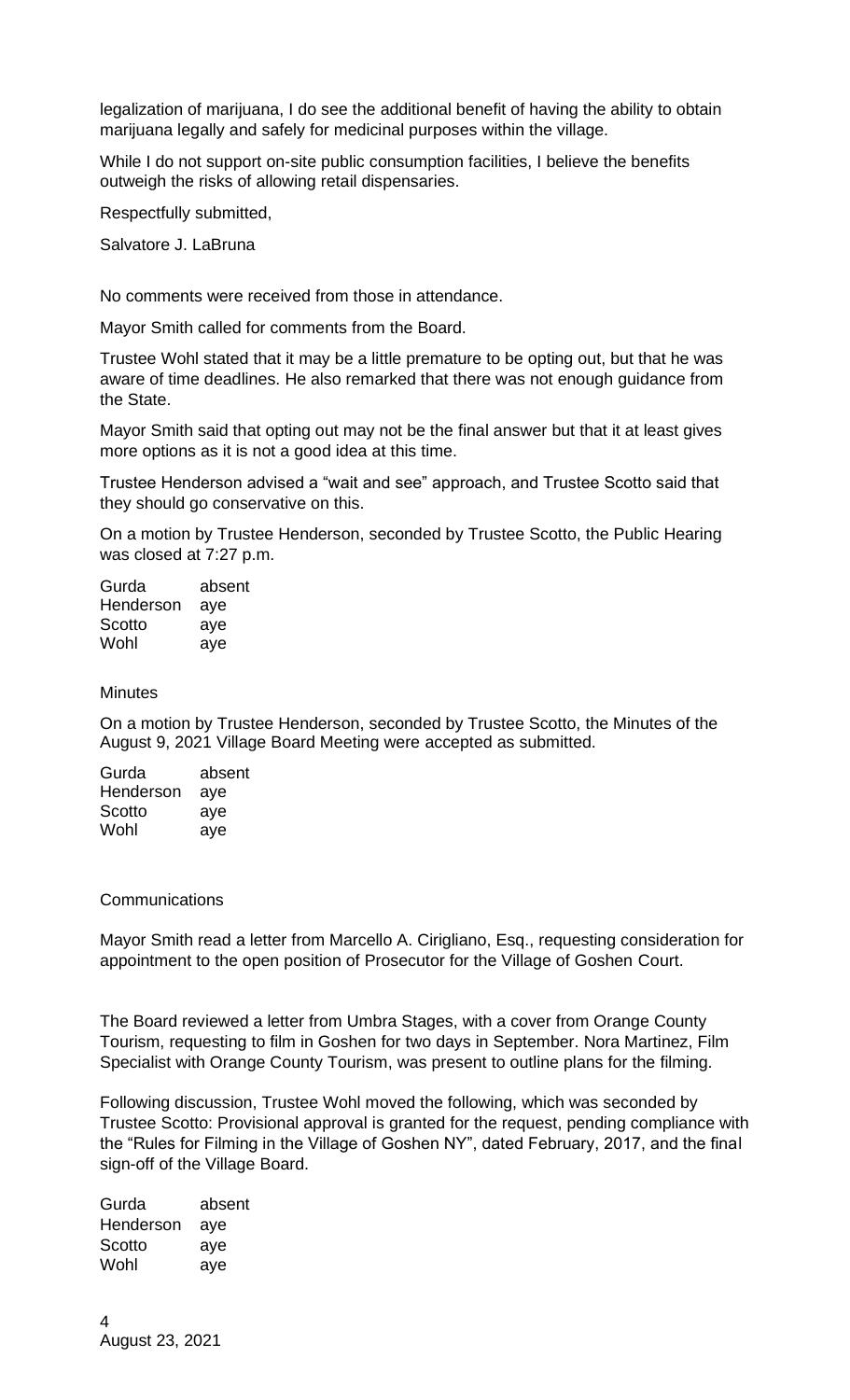The following was moved by Trustee Scotto, and seconded by Trustee Henderson:

The Village Superintendent of the Department of Public Works is hereby authorized to enter into an agreement with Municipal Capital Finance, 4600 Broadway, Allentown PA 18104, for the lease of a Sharp MX-M355 Digital Copier. The lease agreement consists of five (5) annual payments of \$912.96, beginning August 25, 2021.

A vote resulted as follows:

| Gurda     | absent |
|-----------|--------|
| Henderson | aye    |
| Scotto    | aye    |
| Wohl      | aye    |

On a motion by Trustee Wohl, seconded by Trustee Scotto, the Village Board of the Village of Goshen, as lead agency, hereby issues a negative declaration pursuant to the applicable provisions of the State Environmental Quality Review Act, set forth at 6NYCRR Part 617 *et seq.,* in the action: adoption of Local Law #2 of 2021.

| Gurda     | absent |
|-----------|--------|
| Henderson | aye    |
| Scotto    | aye    |
| Wohl      | aye    |

On a motion by Trustee Henderson, seconded by Trustee Wohl, the Board of Trustees of the Village of Goshen hereby adopts Local Law #2 of 2021, a Local Law adding Article XXII, entitled "Short Term Rentals" to Appendix A [Zoning]

| absent |
|--------|
| aye    |
| aye    |
| aye    |
|        |

On a motion by Trustee Wohl, seconded by Trustee Henderson, the Village Board of the Village of Goshen, as lead agency, hereby issues a negative declaration pursuant to the applicable provisions of the State Environmental Quality Review Act, set forth at 6NYCRR Part 617 *et seq.,* in the action: adoption of Local Law #3 of 2021.

| Gurda     | absent |
|-----------|--------|
| Henderson | aye    |
| Scotto    | aye    |
| Wohl      | aye    |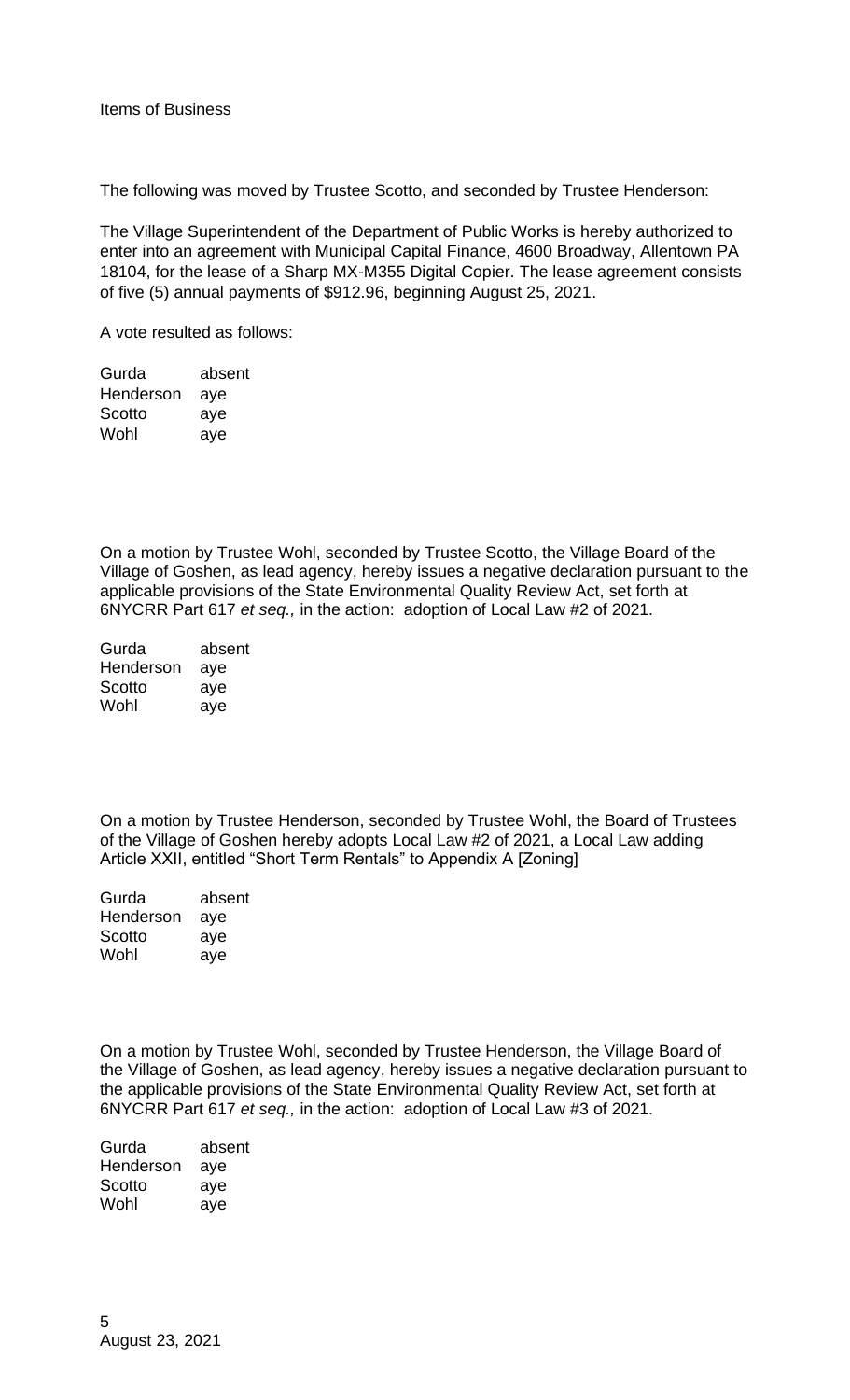On a motion by Trustee Henderson, seconded by Trustee Scotto, the Board of Trustees of the Village of Goshen hereby adopts Local Law #3 of 2021, a Local Law amending Appendix A – Zoning, of the Code of the Village of Goshen at Article XVIII, Definitions, by adding a definition of "Bed and Breakfast", to the Village Code and further amending Appendix A, at Article V, "Supplementary Regulations" to regulate Bed and Breakfasts.

| Gurda     | absent |
|-----------|--------|
| Henderson | aye    |
| Scotto    | aye    |
| Wohl      | aye    |

On a motion by Trustee Henderson, seconded by Trustee Scotto, the Village Board of the Village of Goshen, as lead agency, hereby issues a negative declaration pursuant to the applicable provisions of the State Environmental Quality Review Act, set forth at 6NYCRR Part 617 *et seq.,* in the action: adoption of Local Law #4 of 2021.

| absent |
|--------|
| aye    |
| aye    |
| aye    |
|        |

On a motion by Trustee Henderson, seconded by Trustee Scotto, the Board of Trustees of the Village of Goshen hereby adopts Local Law #4 of 2021, a Local Law adopted pursuant to Cannabis Law § 131 opting out of licensing and establishing retail cannabis dispensaries and/or on-site cannabis consumption establishments within the Village of Goshen.

| Gurda     | absent  |
|-----------|---------|
| Henderson | aye     |
| Scotto    | aye     |
| Wohl      | opposed |
| Smith     | aye     |

Trustee Wohl moved the following, which was seconded by Trustee Henderson:

**WHEREAS**, the Village of Goshen (the "Village") is the owner of certain improved real property (the "Premises") located at 15 New Street, in the Town and Village of Goshen, County of Orange, State of New York which property is further designated on the Tax Map as Section 111, Block 16, Lot 2; and

**WHEREAS**, the Premises is improved by a public service building originally constructed in or about 1930 to serve as a firehouse for the Dikeman Engine & Hose Company; and

**WHEREAS,** the building is presently occupied by the Goshen Volunteer Ambulance Corp. ("GOVAC"), a volunteer ambulance corps that provides essential public service to the Village and the surrounding area, pursuant to a Lease Agreement between the Village and GOVAC dated March 23, 2004; and

**WHEREAS**, GOVAC has advised the Village that it is desirous of acquiring fee title to the said Premises; and

**WHEREAS**, the Village is desirous of conveying fee title to the Premises to GOVAC; and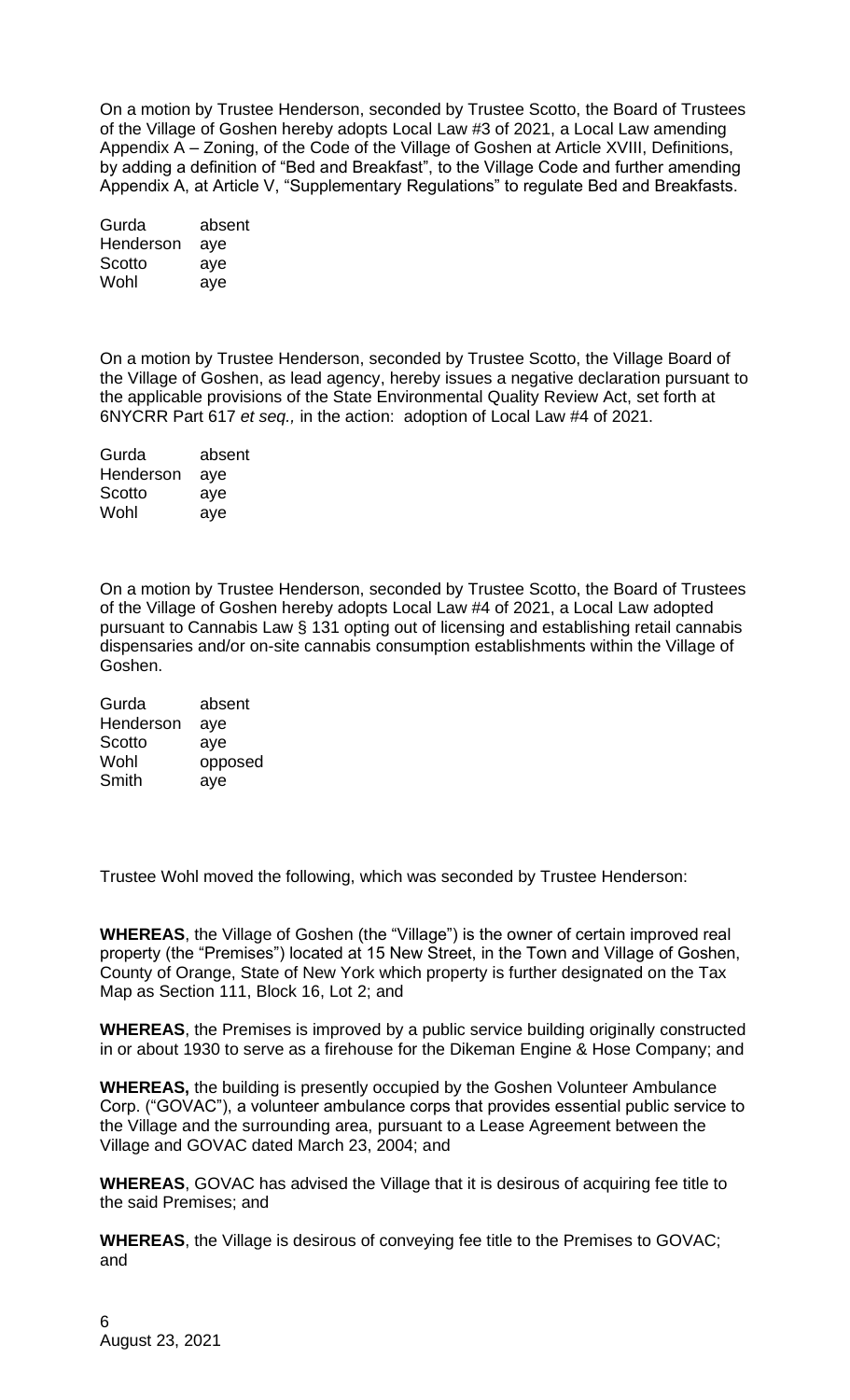**WHEREAS**, the building and Premises have never been used by the Village and have always been utilized by an emergency service and Village has no current or future anticipated need for the use of the said building or Premises and hereby declares the same as surplus property; and

**WHEREAS**, the Village deems it in the overall best interests of the Village and in furtherance of the general health and welfare of the citizens of the Village to relinquish and convey its interest in the said Premises to GOVAC subject to the terms of this Resolution; and

**WHEREAS**, for the purpose of establishing fair value, Griffith Olivero Realtors, through John Olivero, GRI, PSA, CBR, has issued a valuation providing that the said Premises has a value of between \$125,000.00 and \$150,000.00; and

**WHEREAS**, GOVAC has obtained repair estimates from a contractor, to wit, New Gen Construction, indicating certain significant deficiencies in the building which would result in a repair cost of approximately \$490,000.00 and further GOVAC has obtained a structural inspection from a duly licensed engineer, Alfred A. Fusco, Jr., PE., of Fusco Engineering detailing an extensive list of required repairs; and

**WHEREAS**, based upon the foregoing, the Village and GOVAC have agreed, based upon the valuation and the estimated costs of repairs coupled with the public service rendered by GOVAC, that a fair and appropriate consideration for the sale of the subject premises is \$30,000.00; and

**WHEREAS**, the Village has evaluated the environmental impacts of the sale of the property and has heretofore issued a Negative Declaration determining that no adverse impact would occur to the environment as a result of the sale of the property to GOVAC;

# **NOW**, **THEREFORE**, it is hereby

**RESOLVED**, that the Village of Goshen shall convey the Premises located at 15 New Street, in the Town and Village of Goshen, County of Orange, State of New York, which Premises is further designated on the Tax Map as Section 111, Block 16, Lot 2 to GOVAC for the sum of \$30,000.00 subject to the terms set forth herein; and it is further

**RESOLVED**, that the closing of title shall occur within 90-days of the date of this Resolution and if title does not close within 90-days, this Resolution shall be null, void and of no affect; and it is further

**RESOLVED**, that the Deed from the Village conveying title to GOVAC shall contain a covenant providing that at such time as GOVAC shall convey the subject premises by sale or lease and/or if the premises are no longer utilized to support an ambulance corps, the Village shall be entitled to 50% of the net profit from the sale and/or lease after deducting all costs of improvements incurred by GOVAC during their ownership of the property; and it is further

**RESOLVED**, that the Mayor is hereby authorized to execute those instruments and documents as may be deemed appropriate and necessary by the Village Attorney to effectuate said conveyance.

| <b>Trustee Gurda</b>     | absent |
|--------------------------|--------|
| <b>Trustee Henderson</b> | aye    |
| <b>Trustee Scotto</b>    | aye    |
| <b>Trustee Wohl</b>      | aye    |